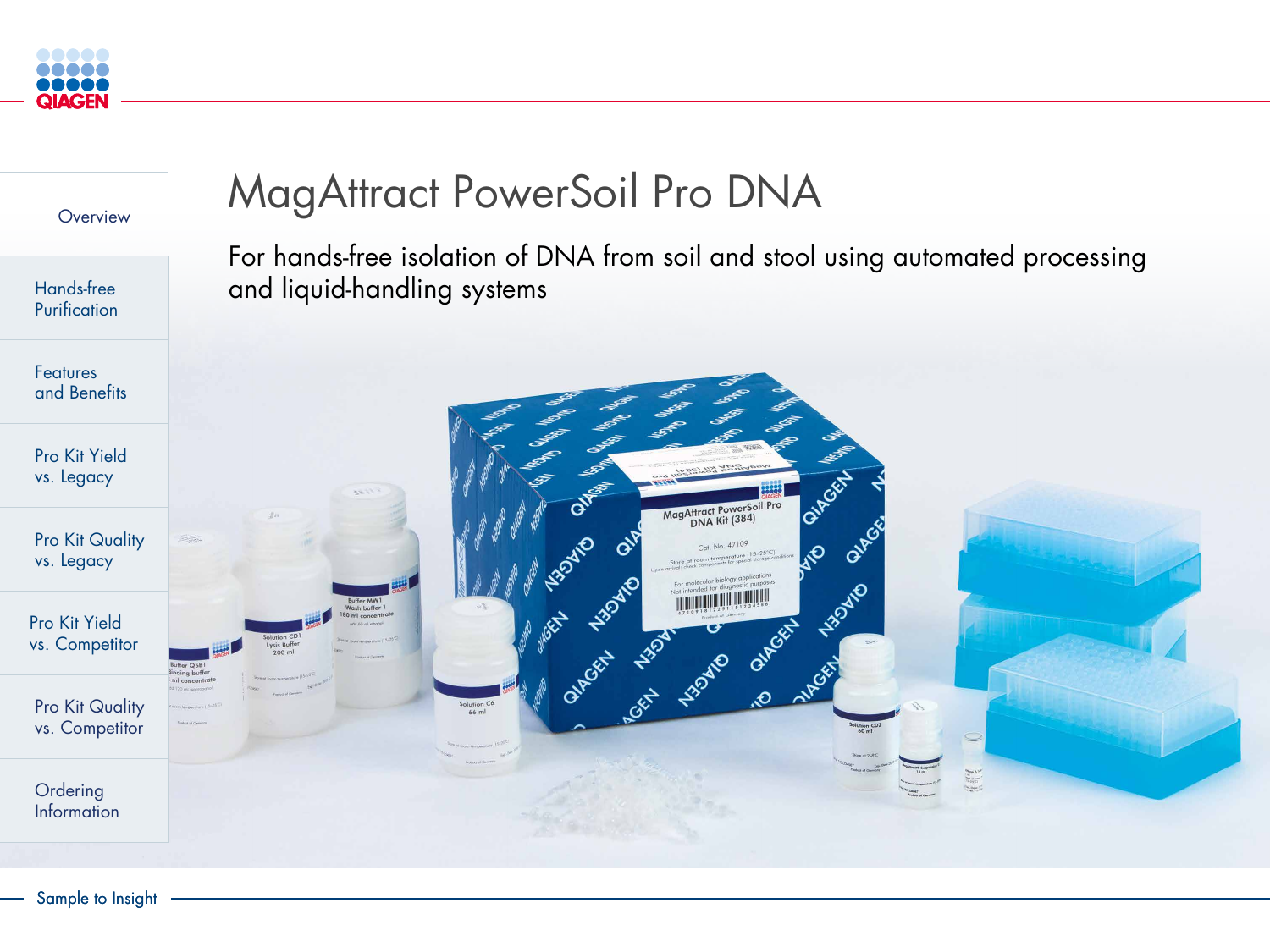## MagAttract PowerSoil Pro DNA Kit



| Overview                                 | <b>MagAttract Po</b>                                   |
|------------------------------------------|--------------------------------------------------------|
| Hands-free<br>Purification               |                                                        |
| <b>Features</b><br>and Benefits          |                                                        |
| <b>Pro Kit Yield</b><br>vs. Legacy       |                                                        |
| <b>Pro Kit Quality</b><br>vs. Legacy     |                                                        |
| Pro Kit Yield<br>vs. Competitor          |                                                        |
| <b>Pro Kit Quality</b><br>vs. Competitor |                                                        |
| Ordering<br>Information                  | Place the KingF<br>onto the robotion<br>P <sub>C</sub> |
|                                          |                                                        |



Place the KingFisher Microtiter 96 deep-well plate onto the robotic deck and initiate the MagAttract PowerSoil Pro protocol



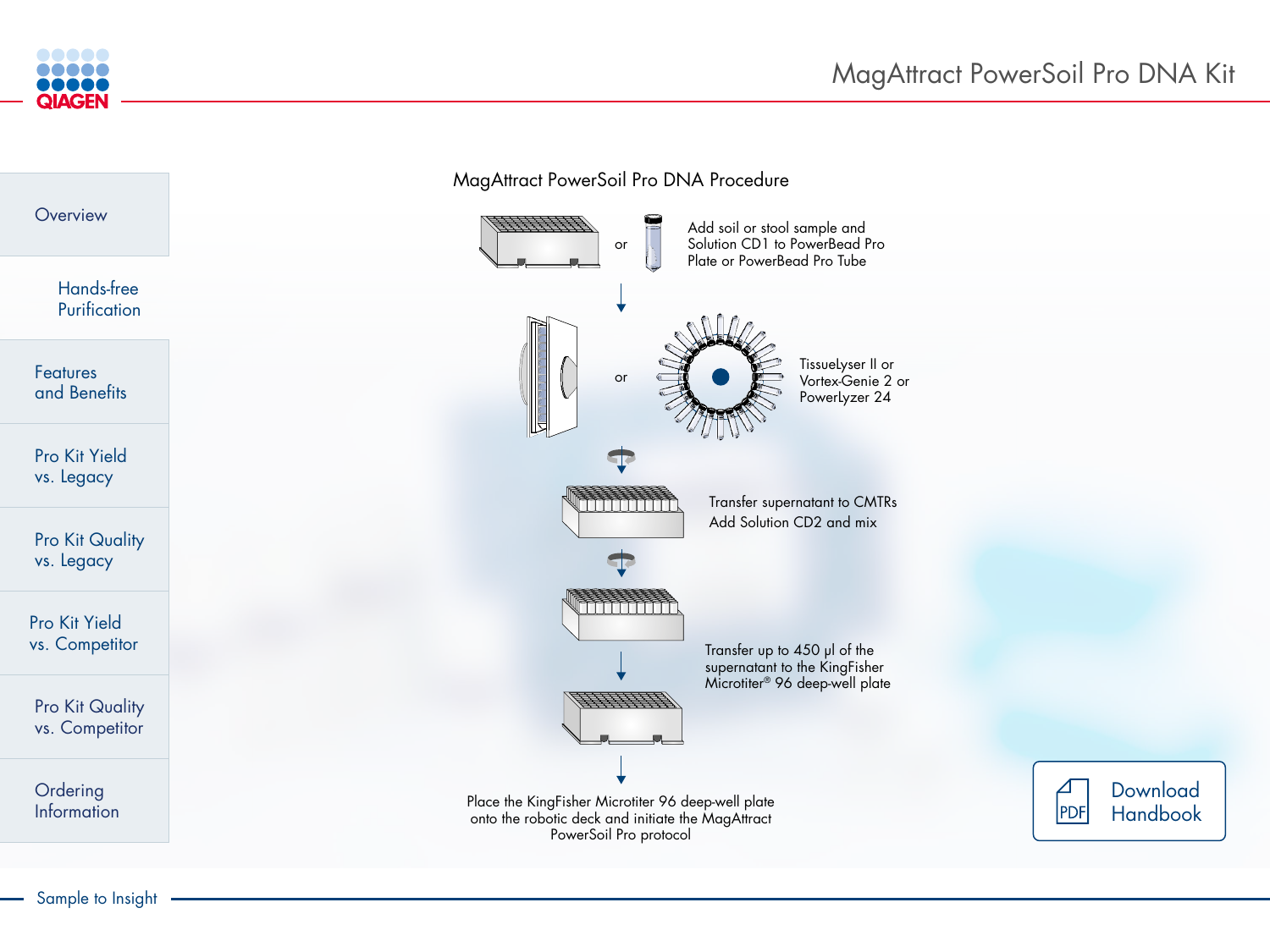



| <b>Specifications</b>                                                                                                                                                                             |
|---------------------------------------------------------------------------------------------------------------------------------------------------------------------------------------------------|
| Processed soil and stool                                                                                                                                                                          |
| 0.25 g of soil or 0.1 g of stool                                                                                                                                                                  |
| Bead beating using PowerBead Pro Tubes or Plates                                                                                                                                                  |
| Mixture of zirconium beads                                                                                                                                                                        |
| Solution CD2 should be stored at 2-8°C upon arrival.<br>All other reagents and kit components of the MagAttract<br>PowerSoil Pro DNA Kit can be stored at room temperature<br>$(15-25^{\circ}C).$ |
| 96-well plate                                                                                                                                                                                     |
| KingFisher                                                                                                                                                                                        |

• Higher yield (due to more efficient PowerBead Pro technology and lysis chemistry)



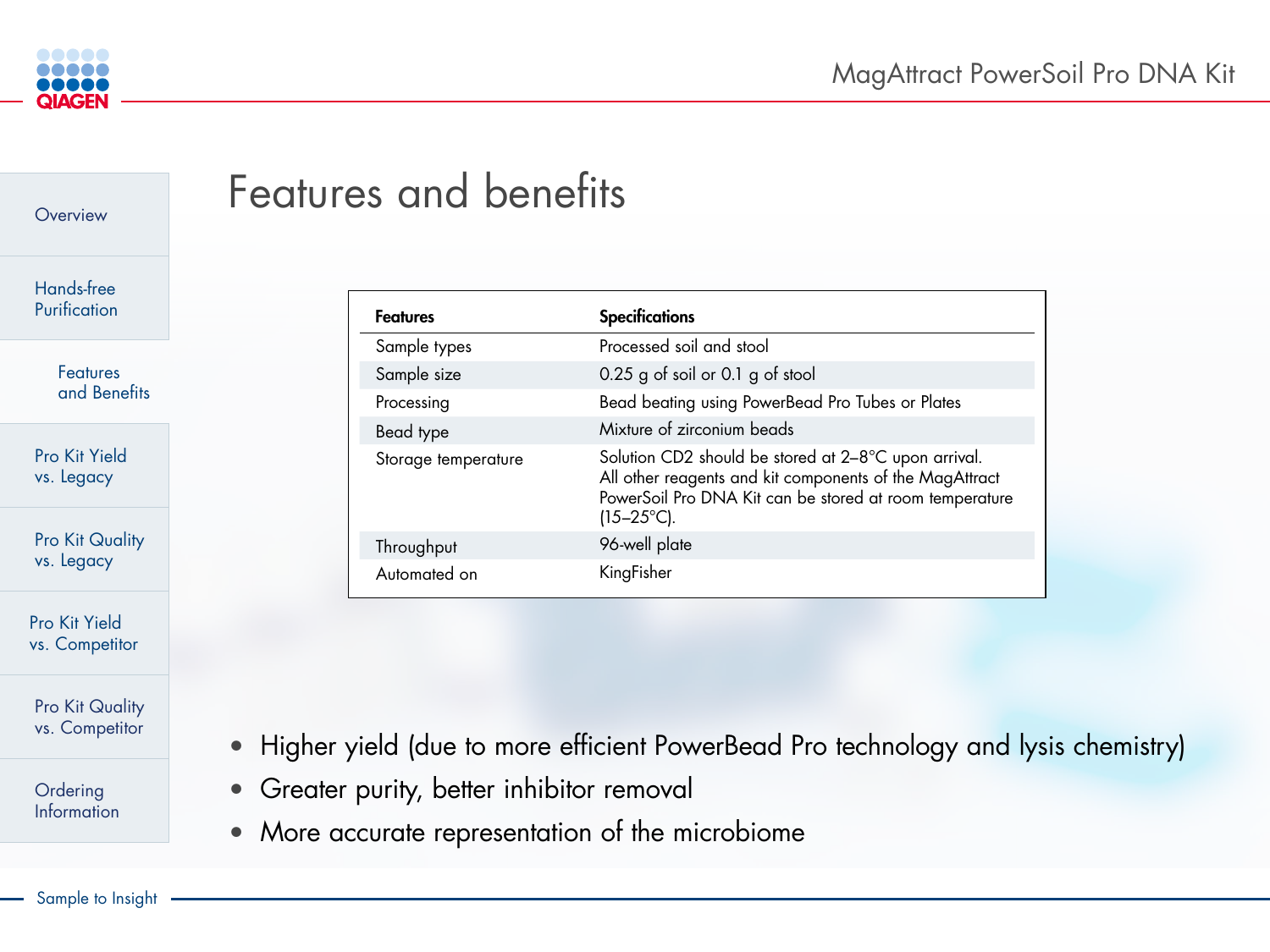## ce compared with legacy kits –

MagAttract PowerSoil Pro DNA MagAttract PowerSoil DNA Pro (single column)

isolated from 100 mg stool (human, dog, horse, guinea pig). Samples were prepped via the established MagAttract PowerSoil Pro DNA protocol (using 300 µl CD2, I Pro DNA to the legacy MagAttract PowerSoil DNA and the manual DNeasy PowerSoil Pro Kit. DNA was ncentrate for wash step 1 and 80% ethanol for wash step 2 and 3), the legacy MagAttract PowerSoil DNA te) protocol. The DNA yields were measured with a Qubit Fluorometer (A). MagAttract PowerSoil Pro DNA (red) ared to the legacy MagAttract PowerSoil Kit DNA (dark blue) and comparable yields to the manual DNeasy







| Overview                                 | Better performanc<br>DNA yield                                                                                                                                        |
|------------------------------------------|-----------------------------------------------------------------------------------------------------------------------------------------------------------------------|
| <b>Hands-free</b><br>Purification        |                                                                                                                                                                       |
| <b>Features</b><br>and Benefits          | DNA yield (µg)<br>200                                                                                                                                                 |
| Pro Kit Yield<br>vs. Legacy              | 150<br>100<br>50                                                                                                                                                      |
| <b>Pro Kit Quality</b><br>vs. Legacy     | <b>Humon Stool 13</b>                                                                                                                                                 |
| <b>Pro Kit Yield</b><br>vs. Competitor   | <b>UITO</b><br>MagAttract PowerSc<br><b>DNeasy PowerSoil F</b>                                                                                                        |
| <b>Pro Kit Quality</b><br>vs. Competitor | Yield performance comparison of MagAttract PowerSoil<br>isolated from 100 mg stool (human, dog, horse, guinea<br>450 µl lysate, QSB1 concentrate for binding, MW1 cor |
| Ordering<br>Information                  | (450 µl lysate) and DNeasy PowerSoil Pro (450 µl lysat<br>obtained higher DNA yields for all sample types compo<br>PowerSoil Pro Kit (light blue).                    |
|                                          |                                                                                                                                                                       |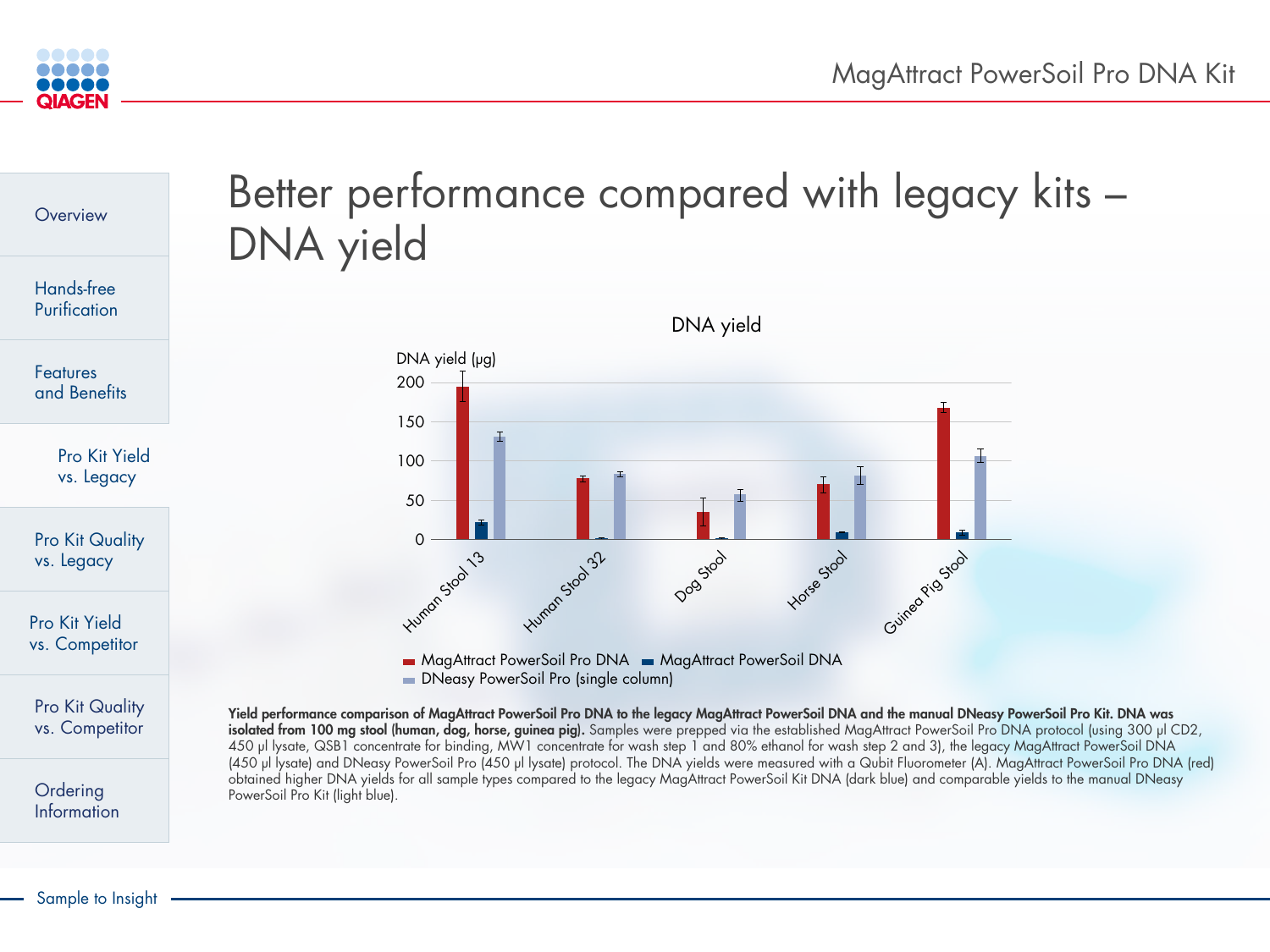





**DNeasy PowerSoil Pro (single column)** 

Quality performance comparison of MagAttract PowerSoil Pro DNA to the legacy MagAttract PowerSoil DNA and the manual DNeasy PowerSoil Pro Kit. DNA was isolated from 100 mg stool (human, dog, horse, guinea pig). Samples were prepped via the established MagAttract PowerSoil Pro DNA protocol (using 300 µl CD2, 450 µl lysate, QSB1 concentrate for binding, MW1 concentrate for wash step 1 and 80% ethanol for wash step 2 and 3), the legacy MagAttract PowerSoil (450 µl lysate) and DNeasy PowerSoil Pro DNA (450 µl lysate) protocol. The DNA quality was measured using QIAxpert (A). The 260/230 ratios for all samples were higher with the MagAttract PowerSoil Pro DNA (red) compared to MagAttract PowerSoil DNA (dark blue) and higher or comparable to the manual DNeasy PowerSoil Pro (light blue). The co-isolation of inhibitors was assessed via Inhibition PCR (B). The internal control (IC) from the QuantiFast Pathogen +IC kit was spiked with 4 µl isolated DNA (4 replicates). After IC amplification via PCR, the C<sub>T</sub> values were compared to the C<sub>T</sub> values for PCR with water added to the IC (representing no inhibition) by calculating Delta C<sub>T</sub> (C<sub>T</sub> (PCR spiked with isolated DNA) – C<sub>T</sub> (PCR spiked with water)). The eluates showed no inhibition.

## Better performance compared with legacy kits – DNA quality Dog Stool Horse Stool 0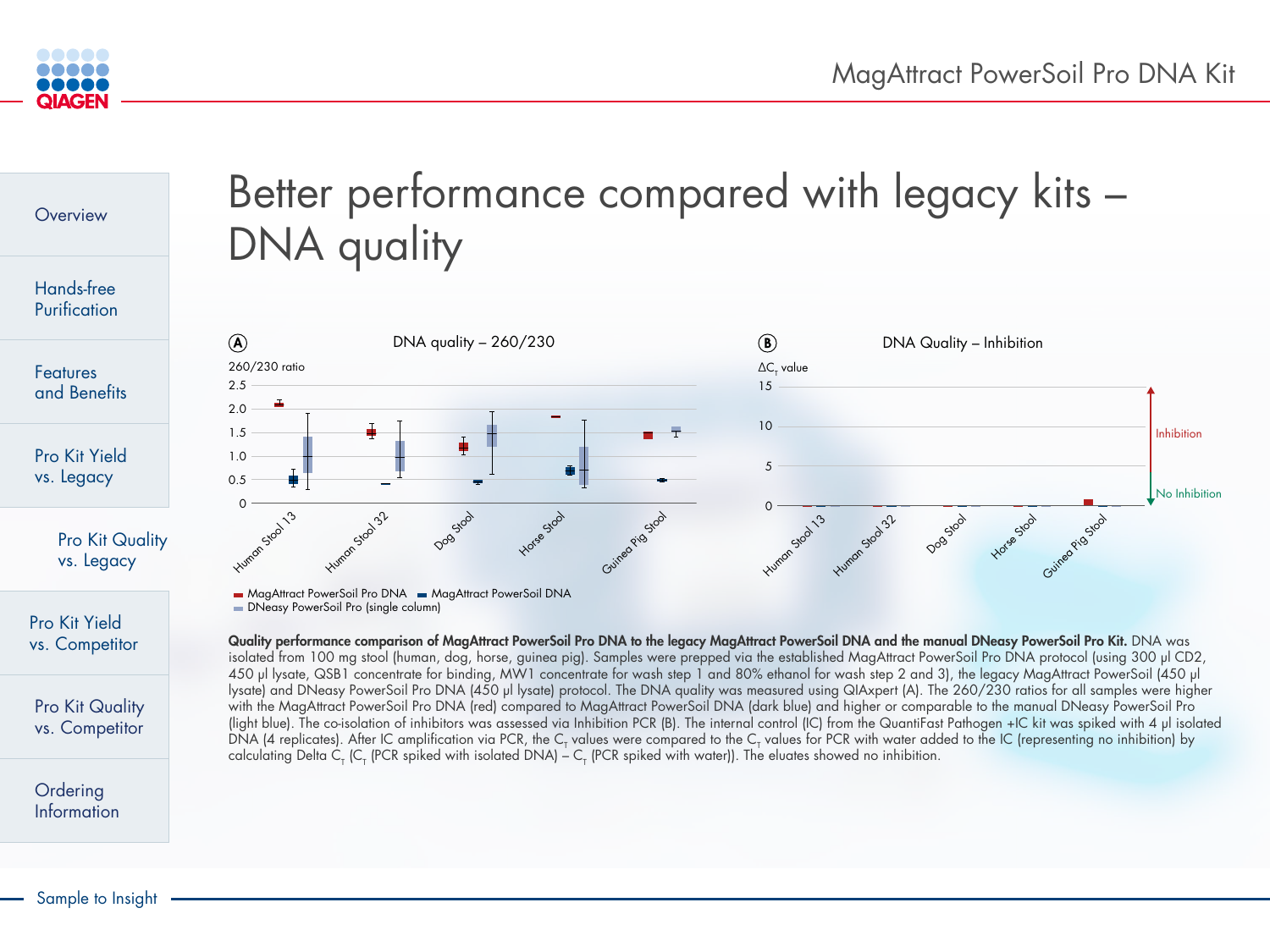



# Better performance compared with competitor kits – DNA yield



Performance comparison of MagAttract PowerSoil Pro DNA to different competitor kits like Supplier MN, Supplier O and Supplier Z. DNA was isolated from soil (forest) and stool (human and dog) according to the appropriate protocol. The DNA yields were measured with a Qubit Fluorometer. Based on the total DNA yield and the DNA yield per mg sample the MagAttract PowerSoil Pro DNA (red) obtained higher yields for all samples types compared to all competitor kits.

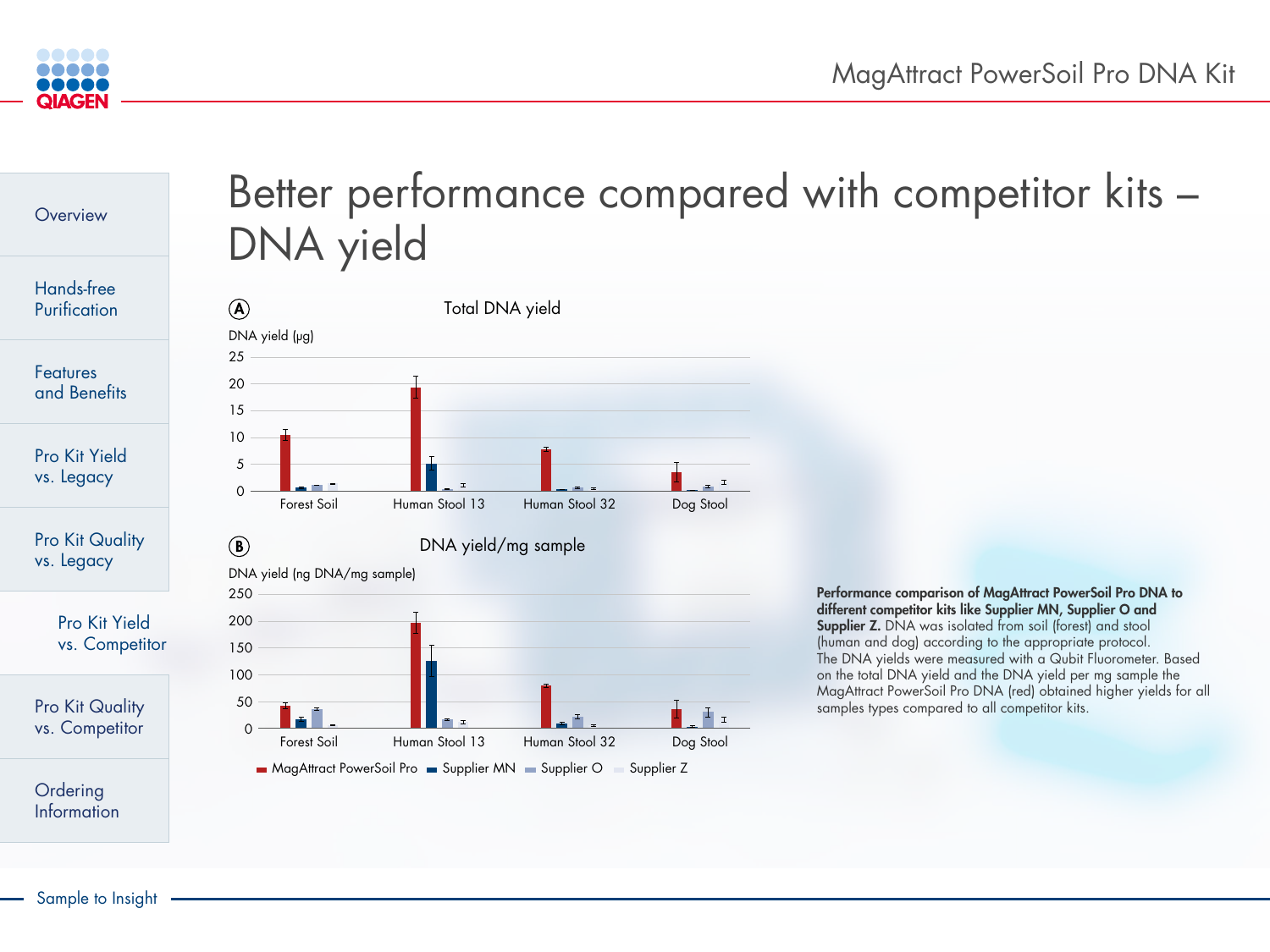



# Better performance compared with competitor kits – DNA quality



Performance comparison of MagAttract PowerSoil Pro DNA to different competitor kits like Supplier MN, Supplier O, and Supplier Z Yield. The DNA quality was measured using QIAxpert. The 260/230 ratios for all samples were higher with the MagAttract PowerSoil Pro DNA (red) compared to all competitor kits. The 260/280 ratios for all samples were consistent with the MagAttract PowerSoil Pro DNA (red) compared to all competitor kits. Most of the competitor kits showed lower 260/280 ratios.



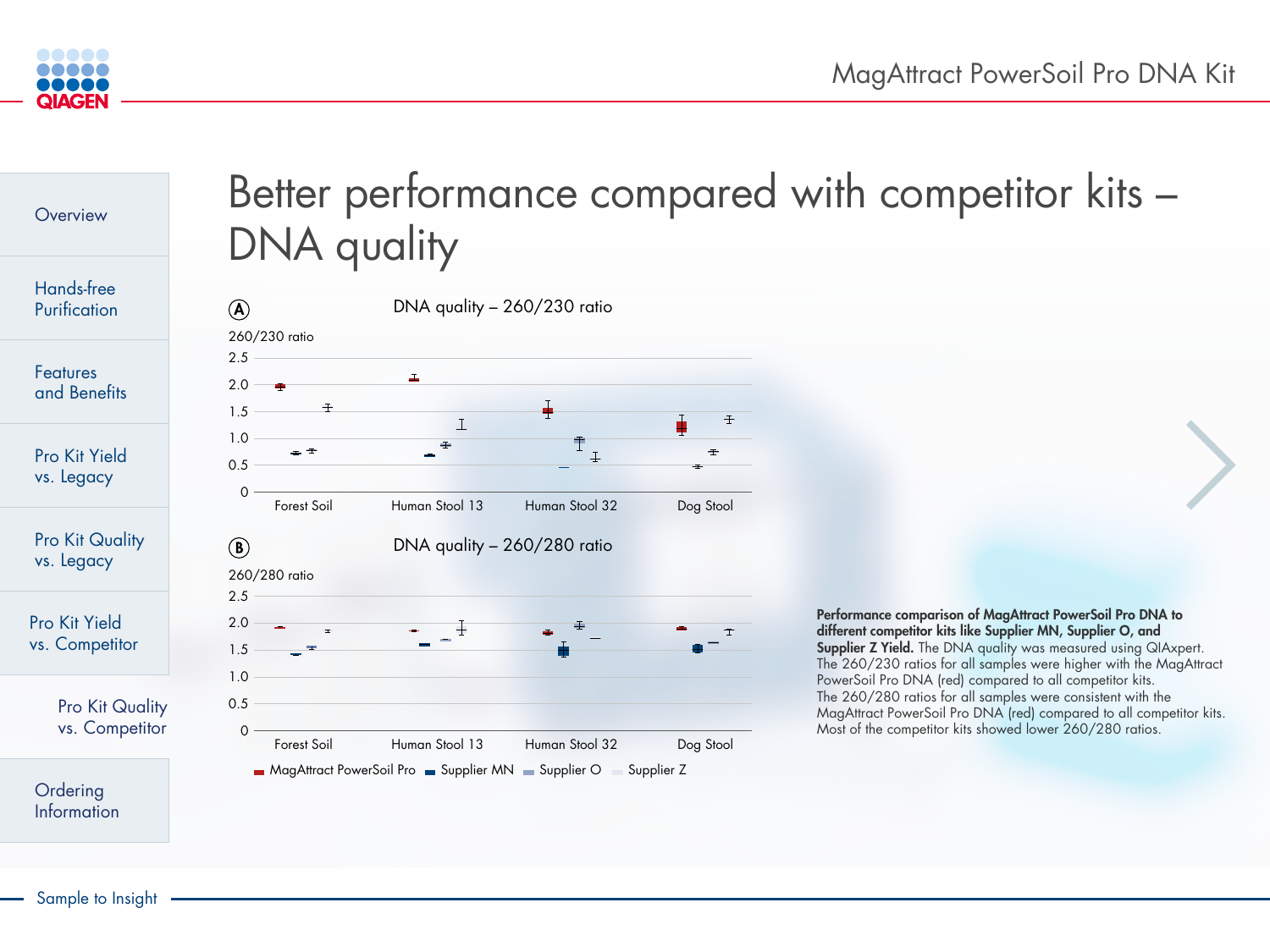**Information**